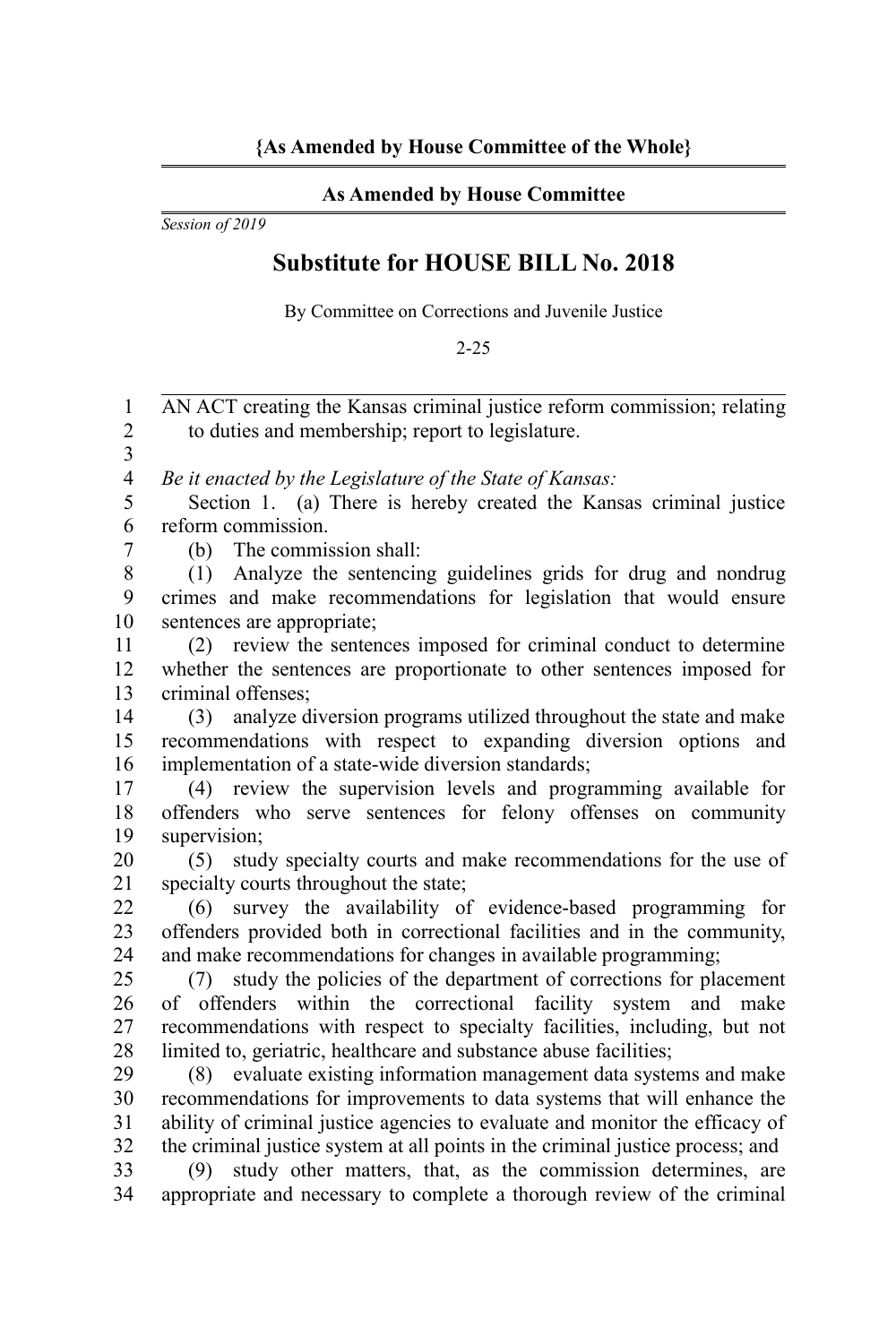justice system. 1

2

(c) The commission shall be made of the following members:

(1) One member of the Kansas senate appointed by the president of the senate; 3 4

(2) one member of the Kansas senate appointed by the minority leader of the senate; 5 6

(3) one member of the Kansas house of representatives appointed by the speaker of the Kansas house of representatives; 7 8

(4) one member of the Kansas house of representatives appointed by the minority leader of the Kansas house of representatives; 9 10

(5) one member of the judicial branch court services appointed by the chief justice of the supreme court; 11 12

(6) one **criminal** defense attorney or public defender appointed by the governor; 13 14

(7) one county or district attorney from an urban area and one county attorney from a rural area appointed by the Kansas county and district attorneys association; 15 16 17

(8) one sheriff and one chief of police appointed by the attorney general; 18 19

(9) one professor of law from the university of Kansas school of law and one professor of law from Washburn university school of law, appointed by the deans of such schools; 20 21 22

(10) one drug and alcohol addiction treatment provider **who provides services pursuant to the certified drug abuse treatment program** appointed by the governor **behavioral health association of Kansas {sentencing commission}**; 23 24 25 26

(11) one district judge appointed by the Kansas district judges association; 27 28

(12) one district magistrate judge appointed by the Kansas district magistrate judges association; 29 30

(13) one member representative of the faith-based community appointed by the governor; 31 32

(14) one member of a criminal justice reform advocacy organization appointed by the governor **legislative coordinating council**; 33 34

(15) one mental health professional appointed the by Kansas community mental health association; 35 36

(16) one member representative of community corrections appointed by the secretary of corrections; and 37 38

(17) the attorney general, the secretary of corrections and the executive director of the Kansas sentencing commission, or such persons' designees, shall serve as ex officio, nonvoting members of the commission. 39 40 41 42

(d) **{Members of the commission shall be appointed before August** 43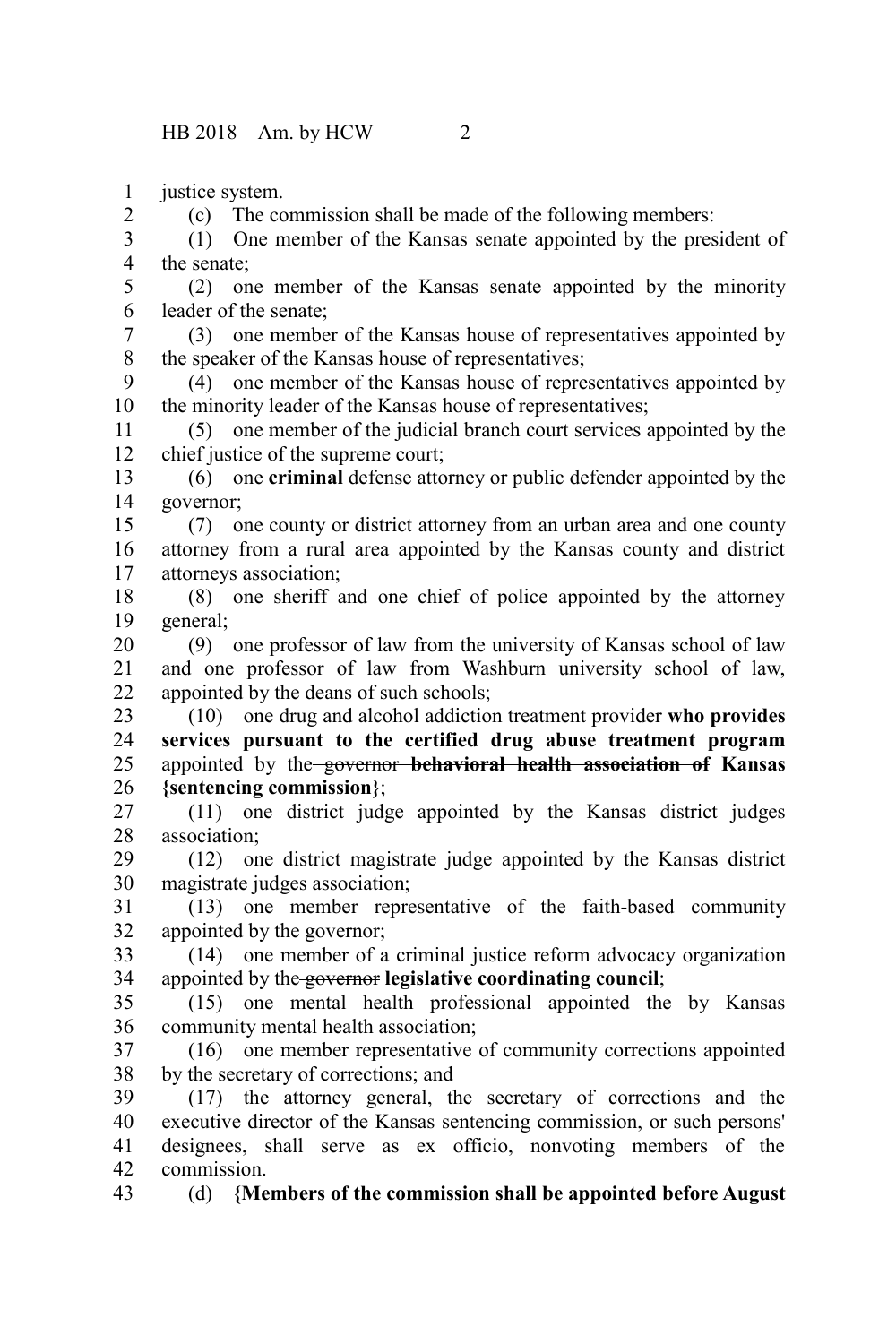## **1, 2019. The appointing authorities shall provide notice of such appointments to the office of revisor of statutes and the legislative research department.}** 1 2 3

**{(e) }**The members of the commission shall elect officers from among its members necessary to discharge its duties. The commission shall receive testimony from interested parties at public hearings to be conducted in the various geographic areas of the state. 4 5 6 7

(e)**{(f)}** Each member of the commission shall receive compensation, subsistence allowances, mileage and other expenses as provided for in-K.S.A. 75-3223, and amendments thereto, except that the public members shall receive compensation in the amount provided for legislators pursuant to K.S.A. 75-3212, and amendments thereto, for each day or part thereof actually spent on commission activities. No per diem compensation shall be paid under this subsection to salaried state, county or city officers or employees, except that the legislative members shall receive compensation as provided in K.S.A. 75-3212, and amendments thereto **If approved by the legislative coordinating council, legislative members of the commission attending meetings authorized by the commission shall be paid amounts for expenses, mileage and subsistence as provided in K.S.A. 75-3223(e), and amendments thereto**. 8 9 10 11 12 13 14 15 16 17 18 19 20

(f)**{(g)}** The commission shall have the authority to organize and appoint such task forces or subcommittees as may be deemed necessary to discharge such commission's duties, including adding ex officio, nonvoting members to such task forces or subcommittees. 21 22 23 24

 $\{\hat{g}\}$ {(h)} The commission shall work with the Kansas judicial council, the department of corrections and the Kansas sentencing commission and review studies and findings of the Kansas sentencing commission concerning proportionality of sentencing.  $25$ 26 27 28

(h)**{(i)}** The commission shall prepare and submit its interim report to the legislature on or before December 1, 2019. A final report and recommendations shall be submitted to the legislature on or before December 1, 2020. 29 30 31 32

 $\langle \hat{H} \rangle$ {(j)} The staff of the office of revisor of statutes and the legislative research department shall provide such assistance as may be requested by the commission as authorized by the legislative coordinating council. 33 34 35

 $\left(\frac{1}{1}\right)\{(k)\}$  The governor shall appoint a facilitator to assist the commission in developing a project plan and who shall assist the commission in carrying out the duties of the commission in an orderly manner. The facilitator shall work in collaboration with the commission chairperson and staff of the office of revisor of statutes and the legislative research department. The facilitator shall not be a member of the commission. **{The facilitator, in coordination with the office of revisor of statutes and the legislative research department, shall call the first** 36 37 38 39 40 41 42 43